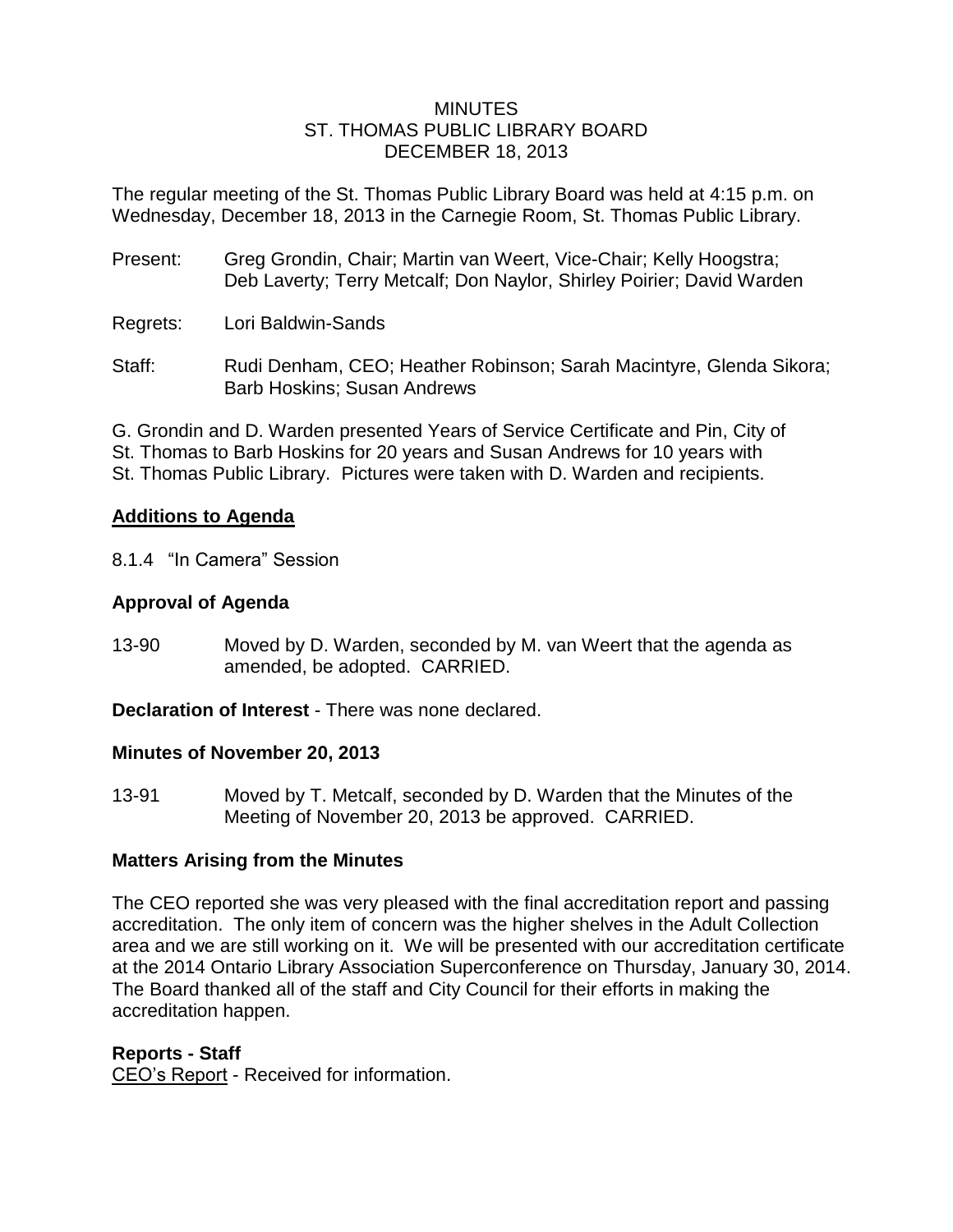Addition

Tyson Macklin, E-Services Specialist has resigned to take a full time position elsewhere.

Editor Retires – Received for information.

G. Grondin noted that R. Denham will be receiving an OPLA Special Recognition Award at the 2014 Ontario Library Association Superconference.

Library Activities Report - Received for information.

H. Robinson replied to a question regarding the process for an individual violating the teen public computer stating that the next step would be a ban from the Library.

Systems and Support Services Librarian Report – Received for information.

S. Macintyre stated that she is working on changing staff email addresses to coincide with our new URL.

Friends Book Sales Report - Received for information.

Friends Report - December 2013 - Received for information.

### **Reports - Standing Committees**

Finance and Building and Grounds

Revenue and Expenditure Statement January to November 30, 2013 – Received for information.

13-92 Moved by T. Metcalf, seconded by S. Poirier that the St. Thomas Public Library Board approve the Revenue and Expenditure Statement January to November 30, 2013. CARRIED.

Signing Authority – Schedule B to Purchasing Bylaw – Received for information.

13-93 Moved by T. Metcalf, seconded by S. Poirier that the St. Thomas Public Library Board approve that the section referring to the Library in the City's Approval Authority Schedule (Appendix B of the Purchasing Bylaw) be amended to delete the requirement that "two of the four signing authorities must sign all invoices." CARRIED.

2014 Budget Review

At the end of the meeting, a date will be chosen for a Finance Committee meeting to be held before the January 15, 2014 Board meeting.

Palmer Report – July to September 2013 – Received for information.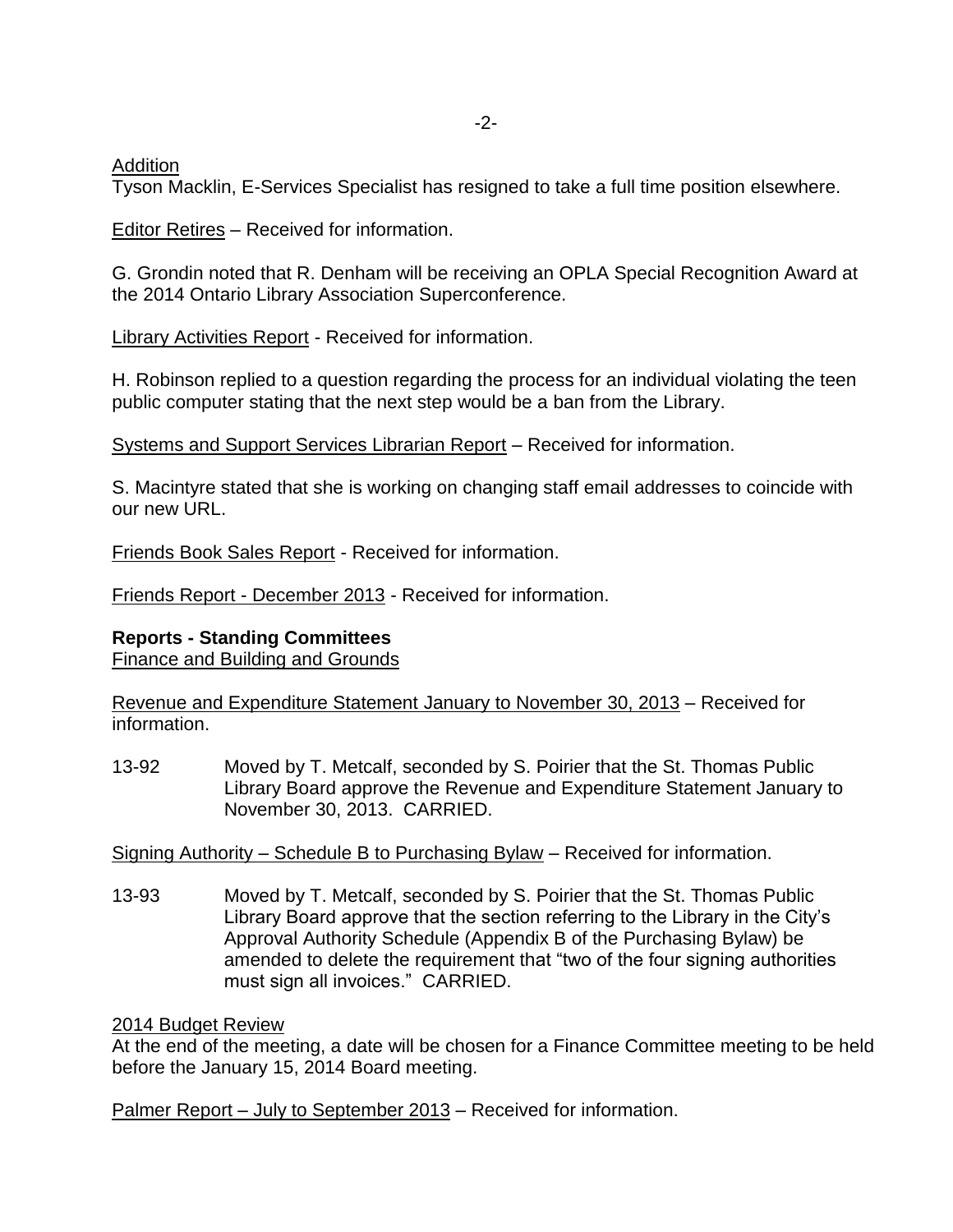## Southern Ontario Library Service – No report.

Federation of Ontario Public Libraries – Received for information.

T. Metcalf added that the Provincial funding grant will not be increasing as the government is cutting back. A onetime funding for Library support services will be made available.

2013 Annual User Survey – Received for information.

The CEO reported that 2013 annual user survey results were comparable to last year's results. Circulation statistics increased a little.

### **Correspondence**

Ministry of Tourism, Culture and Sport – 2013-14 Public Library Operating, and Pay Equity Grants – Received for information.

CUPE Local 841 St. Thomas Public Library Notice to Bargain to STPL Board – Received for information.

Thames Valley District School Board – Recommendation for Appointment to STPL Board – Received for information.

A copy of the letter has been sent to City Council.

The Corporation of the City of St. Thomas – Wendy Crocker's Resignation – Received for information.

Ministry of Citizenship and Immigration – Reminder of Ontario Medal for Young Volunteers – Received for information.

#### **Other Business**

**Policies** 

.

Job Description – Outreach and Community Development – The revised version was distributed and received for information.

13-94 Moved by S. Poirier, seconded by M. van Weert that the St. Thomas Public Library Board approve the Outreach and Community Development Job Description. CARRIED.

Job Description – Circulation Services Coordinator